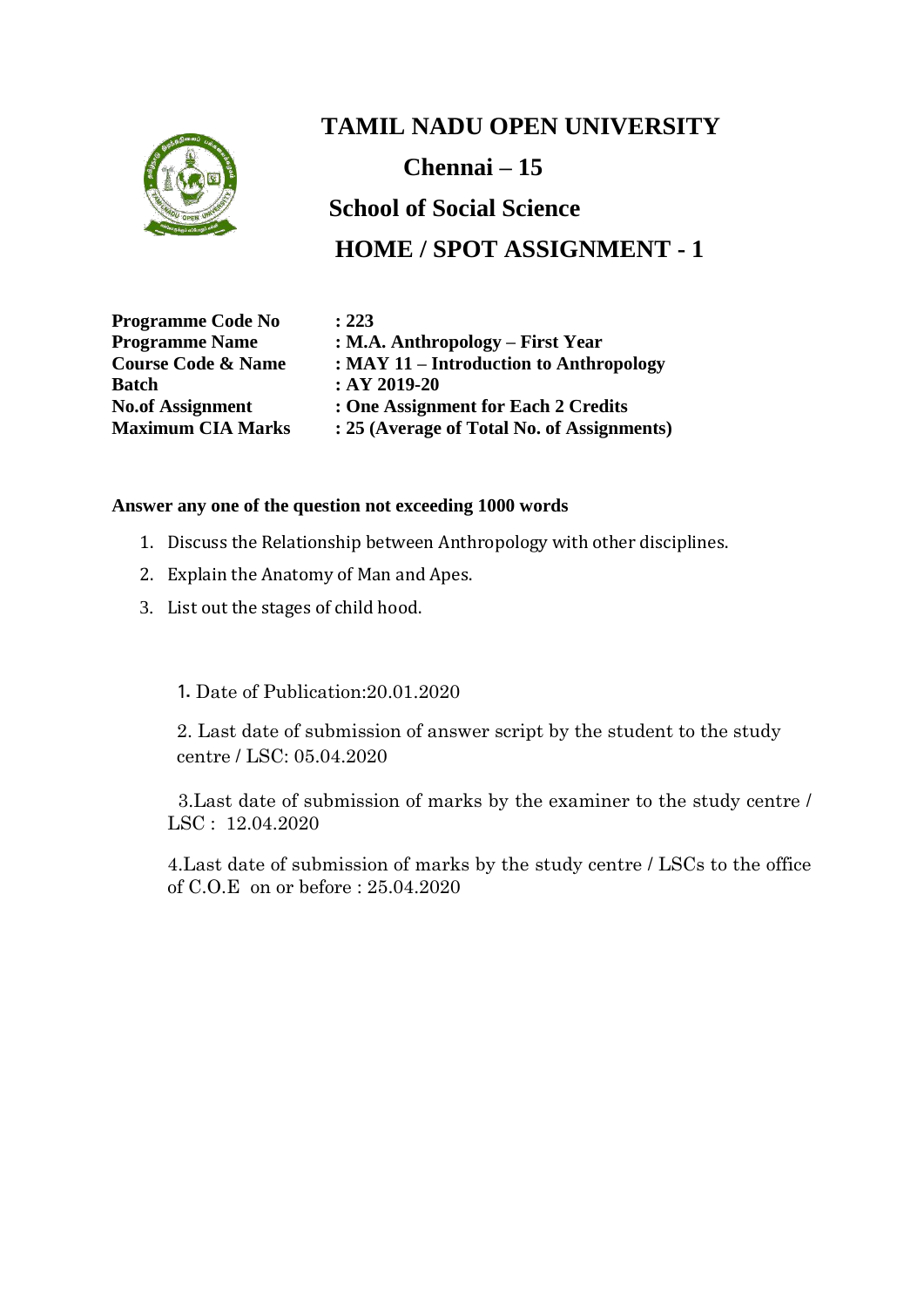

**TAMIL NADU OPEN UNIVERSITY Chennai – 15 School of Social Science HOME / SPOT ASSIGNMENT - 2**

**Programme Code No : 223 Batch : AY 2019-20**

**Programme Name : M.A. Anthropology – First Year Course Code & Name : MAY 11 – Introduction to Anthropology No.of Assignment : One Assignment for Each 2 Credits Maximum CIA Marks : 25 (Average of Total No. of Assignments)**

#### **Answer any one of the question not exceeding 1000 words**

- 1. What is the scope and subject matter of anthropology?
- 2. Write detailed essay on human evolution.
- 3. Explain the theories of organic evolution.

1. Date of Publication:20.01.2020

2. Last date of submission of answer script by the student to the study centre / LSC: 05.04.2020

 3.Last date of submission of marks by the examiner to the study centre / LSC : 12.04.2020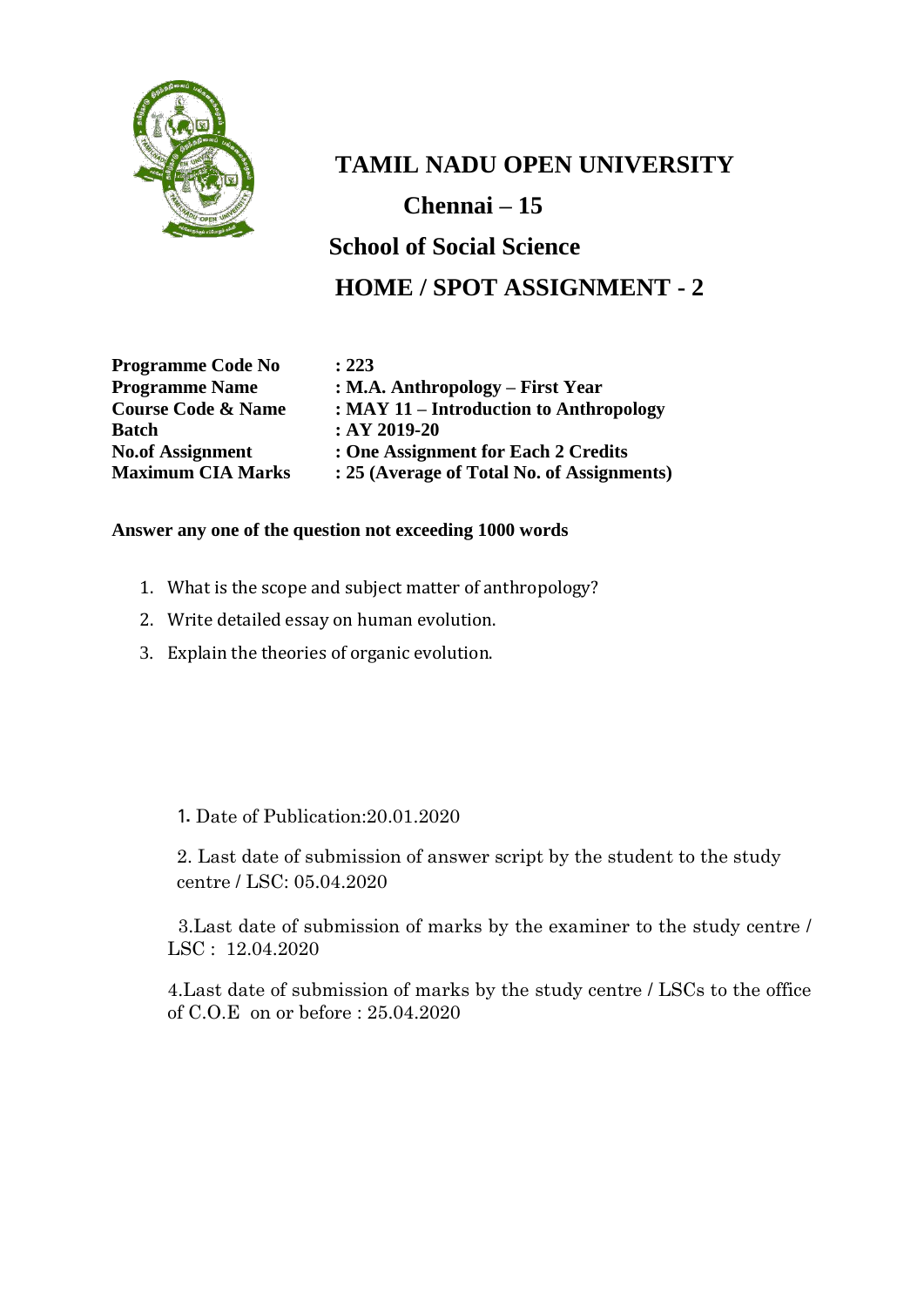

### **Chennai – 15**

### **School of Social Science**

### **HOME / SPOT ASSIGNMENT - 3**

| <b>Programme Code No</b>      | : 223                                      |
|-------------------------------|--------------------------------------------|
| <b>Programme Name</b>         | : M.A. Anthropology – First Year           |
| <b>Course Code &amp; Name</b> | $:$ MAY 11 – Introduction to Anthropology  |
| <b>Batch</b>                  | $:AY 2019-20$                              |
| <b>No.of Assignment</b>       | : One Assignment for Each 2 Credits        |
| <b>Maximum CIA Marks</b>      | : 25 (Average of Total No. of Assignments) |

#### **Answer any one of the question not exceeding 1000 words**

- 1. How to you analysis of socio-cultural systems of a Tribe?
- 2. 11. How cultural change happened in a simple society?
- 3. 12. What are psychological changes happened in human growth?

1. Date of Publication:20.01.2020

2. Last date of submission of answer script by the student to the study centre / LSC: 05.04.2020

 3.Last date of submission of marks by the examiner to the study centre / LSC : 12.04.2020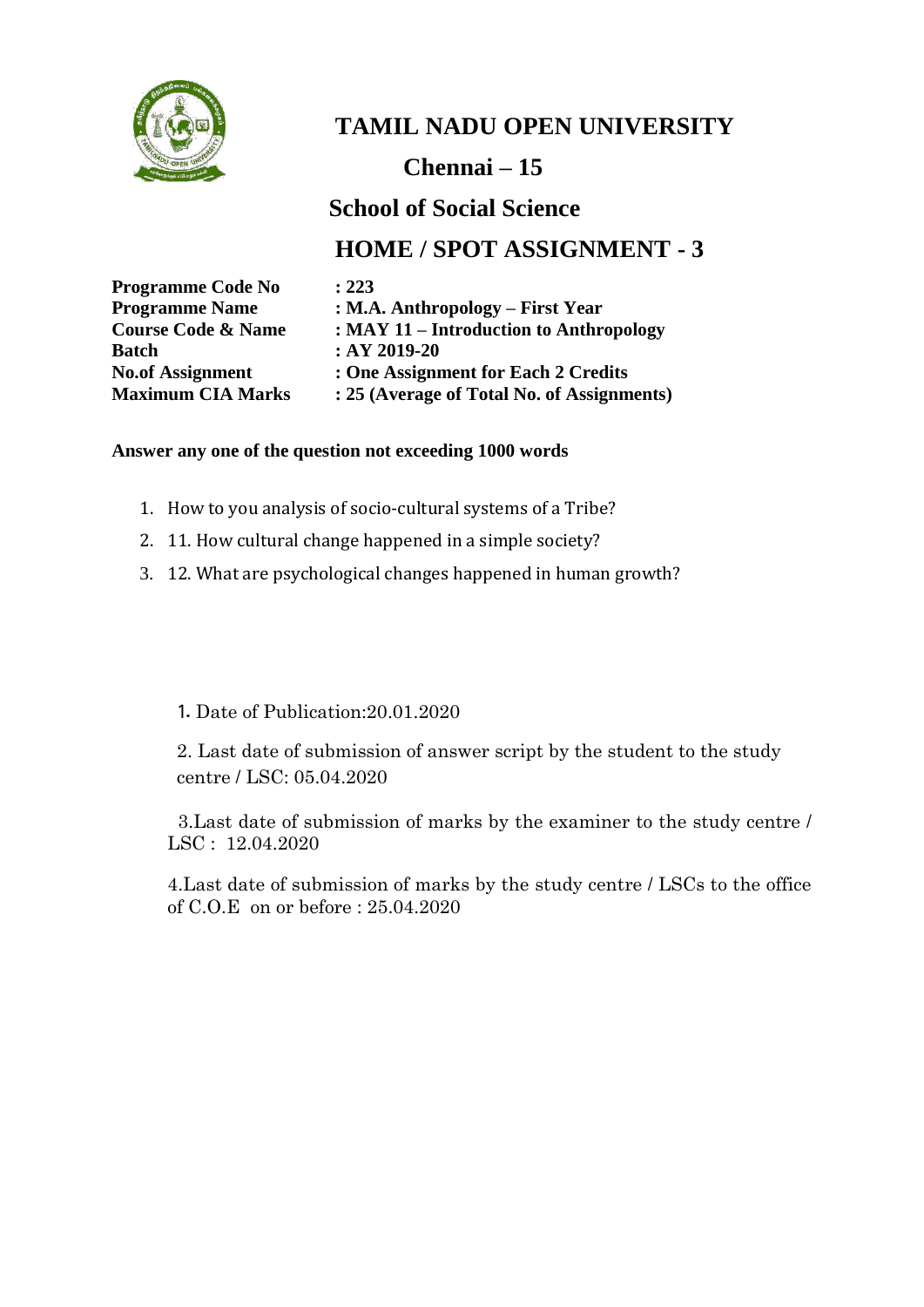

**Chennai – 15**

**School of Social Science HOME / SPOT ASSIGNMENT - 1**

**Programme Code No : 223 Batch : AY 2019-20**

**Programme Name : M.A. Anthropology – First Year Course Code & Name : MAY 12 – Anthropological Theories No.of Assignment : One Assignment for Each 2 Credits Maximum Marks : 25 (Average of Total No. of Assignments)**

#### **Answer any one of the question not exceeding 1000 words**

- 1. Explain the synthetic theory of evolution.
- 2. Discuss the post-modernism in Anthropology.
- 3. Elaborate the historical particularism with suitable examples.

#### 1. Date of Publication:20.01.2020

2. Last date of submission of answer script by the student to the study centre / LSC: 05.04.2020

 3.Last date of submission of marks by the examiner to the study centre / LSC : 12.04.2020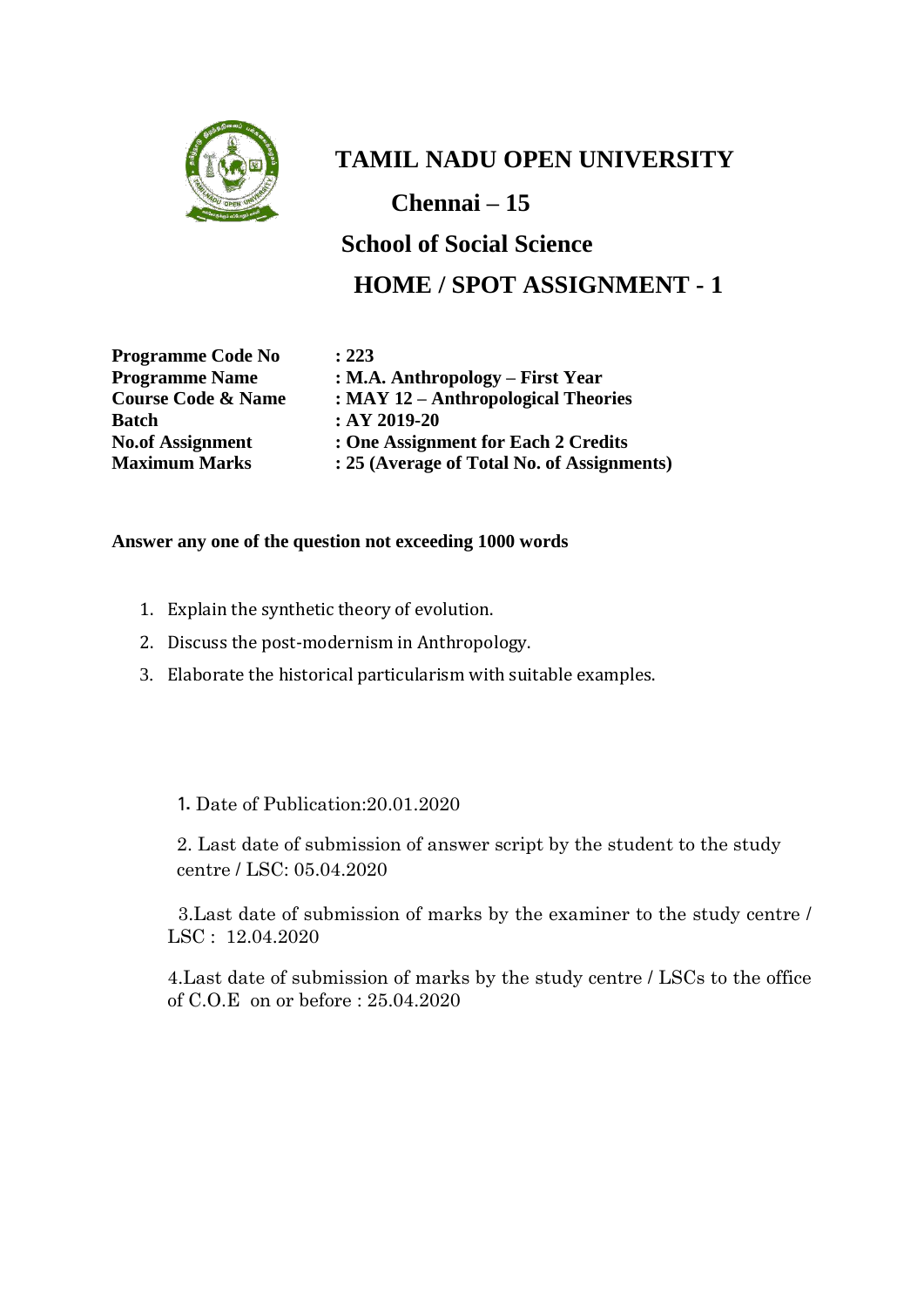

**Chennai – 15**

### **School of Social Science**

### **HOME / SPOT ASSIGNMENT - 2**

**Programme Code No : 223 Batch : AY 2019-20**

**Programme Name : M.A. Anthropology – First Year Course Code & Name : MAY 12 – Anthropological Theories No.of Assignment : One Assignment for Each 2 Credits Maximum Marks : 25 (Average of Total No. of Assignments)**

#### **Answer any one of the question not exceeding 1000 words**

- 1. Explain Darwin theory of Evolution.
- 2. What do you mean by classical evolutionism? Explain with detail.
- 3. Explain the Neo-evolutionism.

1. Date of Publication:20.01.2020

2. Last date of submission of answer script by the student to the study centre / LSC: 05.04.2020

3. Last date of

4. Last date of submission of marks by the study centre / LSCs to the office of C.O.E. on or before :25. submission of marks by the examiner to the centre / LSC:12.04.2020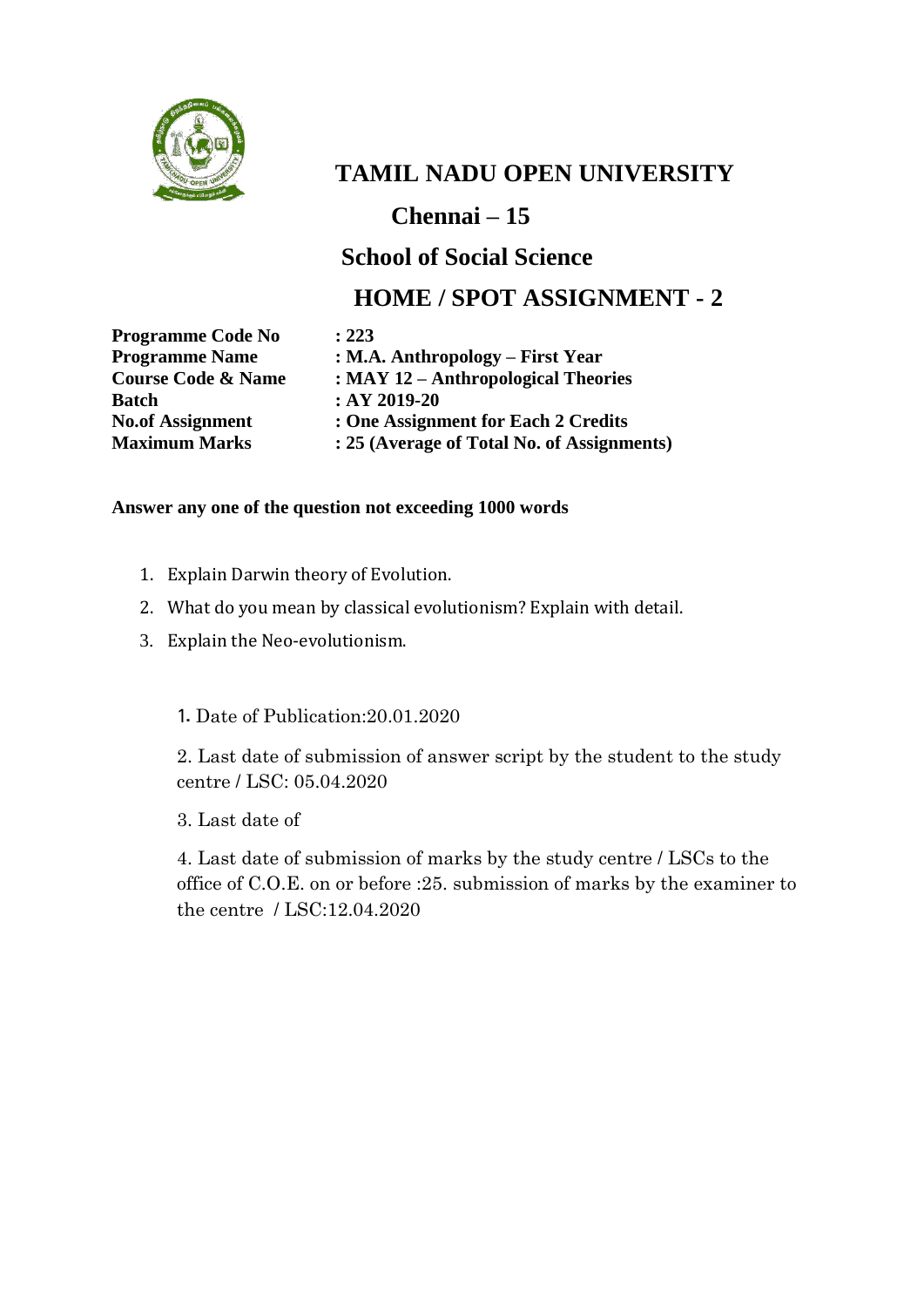

**Chennai – 15**

### **School of Social Science**

### **HOME / SPOT ASSIGNMENT - 3**

| <b>Programme Code No</b>      | : 223                                      |
|-------------------------------|--------------------------------------------|
| <b>Programme Name</b>         | : M.A. Anthropology – First Year           |
| <b>Course Code &amp; Name</b> | : $MAY$ 12 – Anthropological Theories      |
| <b>Batch</b>                  | $:AY 2019-20$                              |
| <b>No.of Assignment</b>       | : One Assignment for Each 2 Credits        |
| <b>Maximum Marks</b>          | : 25 (Average of Total No. of Assignments) |

#### **Answer any one of the question not exceeding 1000 words**

- 1. Write a detailed note on evolutionary biology.
- 2. What do you mean classical evolutionism explain in detail?
- 3. Explain the functionalism according to Malinowski.

#### 1. Date of Publication:20.01.2020

2. Last date of submission of answer script by the student to the study centre / LSC: 05.04.2020

3. Last date of

4. Last date of submission of marks by the study centre / LSCs to the office of C.O.E. on or before :25. submission of marks by the examiner to the centre / LSC:12.04.2020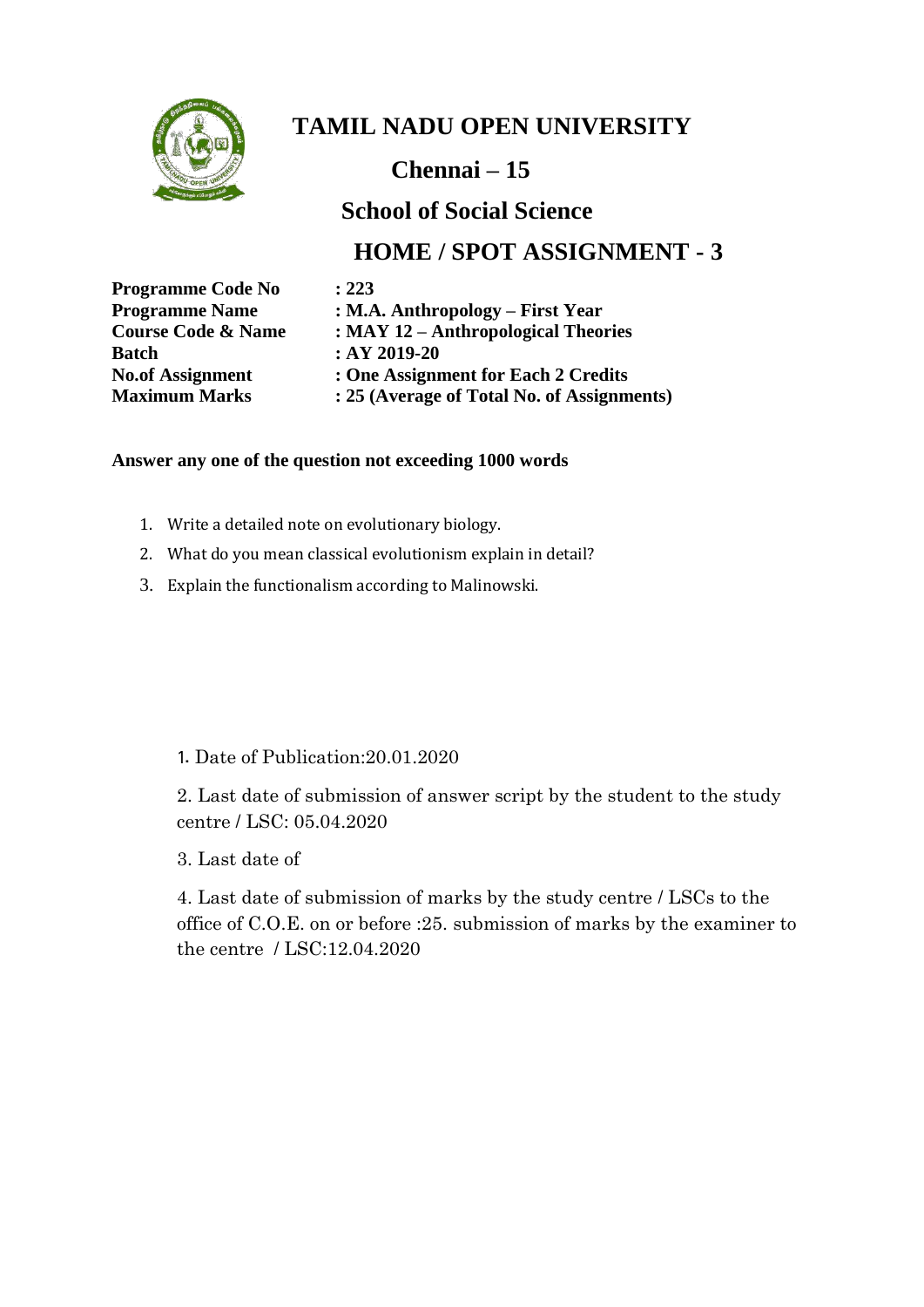

**Chennai – 15**

## **School of Social Science HOME / SPOT ASSIGNMENT - 1**

| <b>Programme Code No</b>      | : 223                                       |
|-------------------------------|---------------------------------------------|
| <b>Programme Name</b>         | : M.A. Anthropology – First Year            |
| <b>Course Code &amp; Name</b> | : MAY 13 – Anthropological Applications and |
|                               | <b>Research Methods</b>                     |
| <b>Batch</b>                  | $:AY 2019-20$                               |
| <b>No.of Assignment</b>       | : One Assignment for Each 2 Credits         |
| <b>Maximum Marks</b>          | : 25 (Average of Total No. of Assignments)  |

#### **Answer any one of the question not exceeding 1000 words**

- 1. Explain the various types of observations.
- 2. What are the tools used for data collection? Explain with suitable examples.
- 3. Describe the anthropological research methods.

1. Date of Publication: 20.01.20

2. Last date of submission of answer script by the student to the study centre / LSC: 05.04.2020

3. Last date of submission of marks by the examiner to the study centre / LSC : 12.04.2020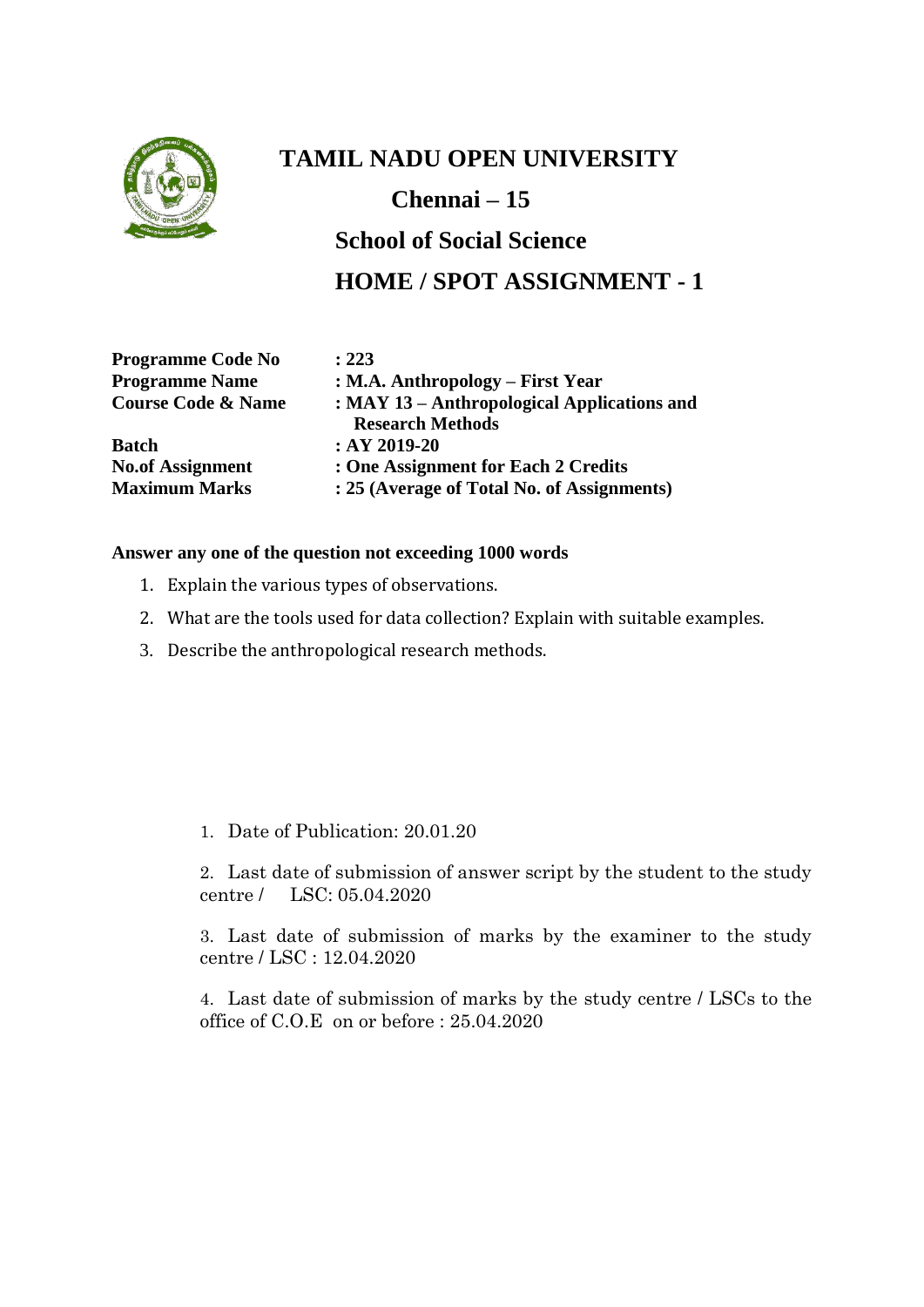

## **TAMIL NADU OPEN UNIVERSITY Chennai – 15 School of Social Science HOME / SPOT ASSIGNMENT - 2**

| <b>Programme Code No</b>      | : 223                                       |
|-------------------------------|---------------------------------------------|
| <b>Programme Name</b>         | : M.A. Anthropology – First Year            |
| <b>Course Code &amp; Name</b> | : MAY 13 – Anthropological Applications and |
|                               | <b>Research Methods</b>                     |
| <b>Batch</b>                  | $:AY 2019-20$                               |
| <b>No.of Assignment</b>       | : One Assignment for Each 2 Credits         |
| <b>Maximum Marks</b>          | : 25 (Average of Total No. of Assignments)  |

#### **Answer any one of the question not exceeding 1000 words**

- 1. What are the tool's of anthropological research?
- 2. What do you mean participant observation?
- 3. Explain in detaiWrite a detailed note on qualitative and quantitative research methods.

#### 1. Date of Publication:20.01.20

2. Last date of submission of answer script by the student to the study centre / LSC: 05.04.2020

3. Last date of submission of marks by the examiner to the study centre / LSC : 12.04.2020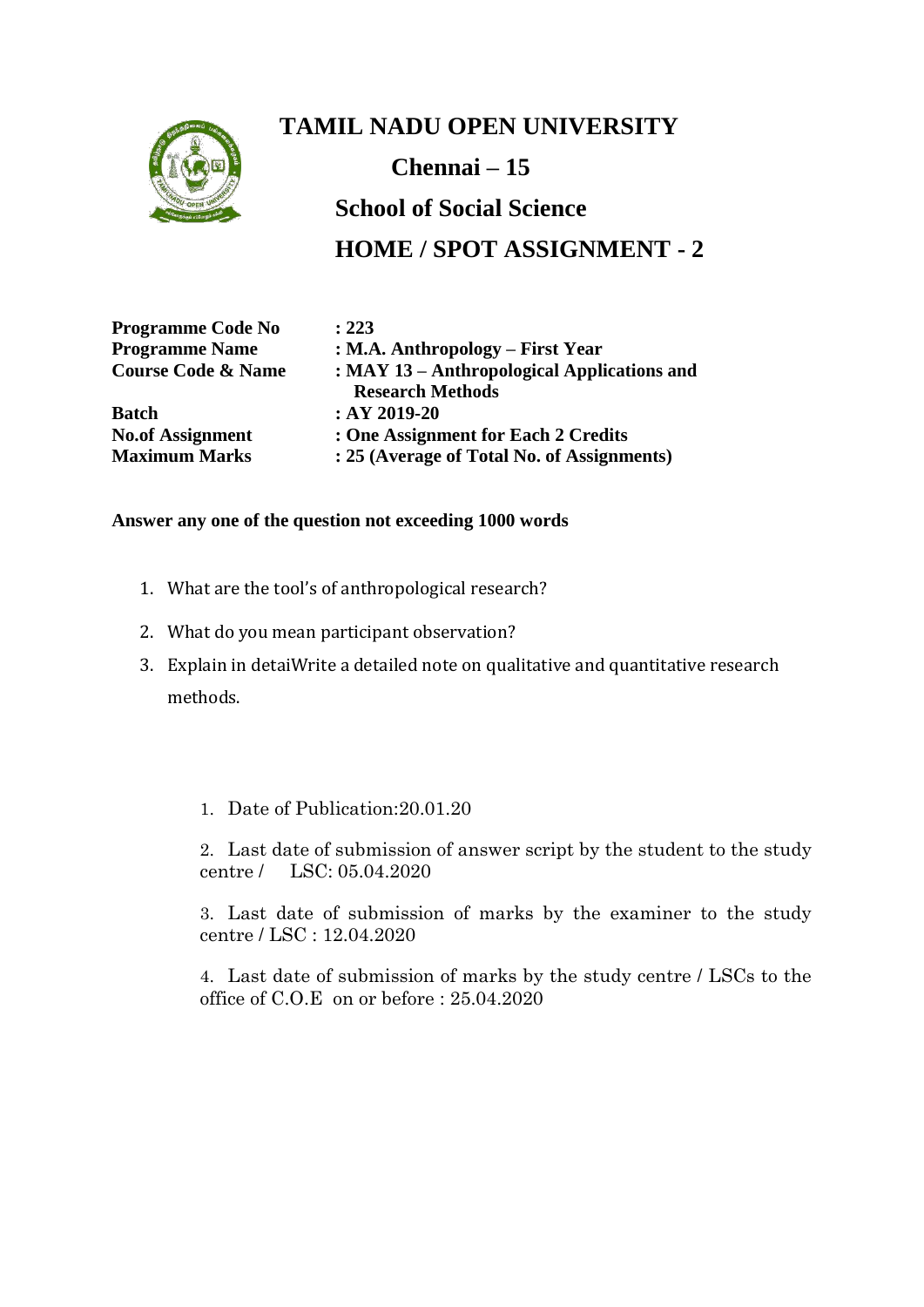

**Chennai – 15**

### **School of Social Science**

#### **HOME / SPOT ASSIGNMENT - 3**

| <b>Programme Code No</b>      | : 223                                       |
|-------------------------------|---------------------------------------------|
| <b>Programme Name</b>         | : M.A. Anthropology – First Year            |
| <b>Course Code &amp; Name</b> | : MAY 13 – Anthropological Applications and |
|                               | <b>Research Methods</b>                     |
| <b>Batch</b>                  | $:AY 2019-20$                               |
| <b>No.of Assignment</b>       | : One Assignment for Each 2 Credits         |

**Maximum Marks : 25 (Average of Total No. of Assignments)**

#### **Answer any one of the question not exceeding 1000 words**

- 1. Write in detail about Ethnography and its structure.
- 2. Illustrates the difference between Qualitative and Quantitative research.
- 3. Explain nature of Content analysis and how it's important in social science research.
	- 1. Date of Publication: 20.01.2020

2. Last date of submission of answer script by the student to the study centre / LSC: 05.04.2020

3. Last date of submission of marks by the examiner to the study centre / LSC : 12.04.2020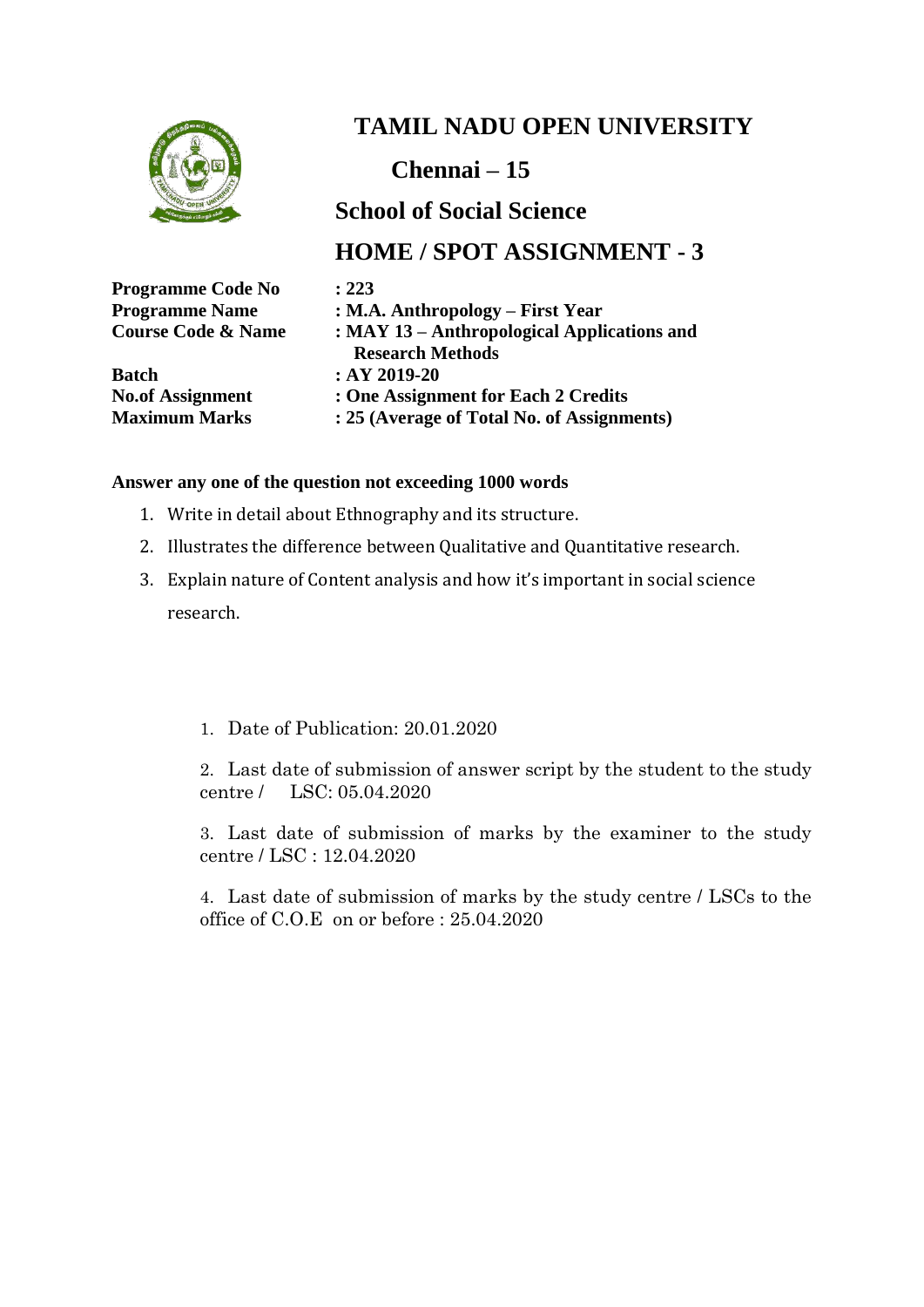

**Chennai – 15**

**School of Social Science HOME / SPOT ASSIGNMENT - 1**

**Programme Code No : 223<br>Programme Name : M.A Batch : AY 2019-20**

**Programmer Shart Strongwish Shart Strongwish Name 2.5 Year Course Code & Name : MAY 14 – Evolution of Anthropology No.of Assignment : One Assignment for Each 2 Credits Maximum Marks : 25 (Average of Total No. of Assignments)**

#### **Answer any one of the question not exceeding 1000 words**

- 1. Explain the Indus valley civilization and its culture.
- 2. Elaborate the Narmada river basin.
- 3. Write a detailed note on harappa civilisation.
	- 1. Date of Publication: 20.01.2020

2. Last date of submission of answer script by the student to the study centre / LSC: 05.04.2020

3. Last date of submission of marks by the examiner to the study centre / LSC : 12.04.2020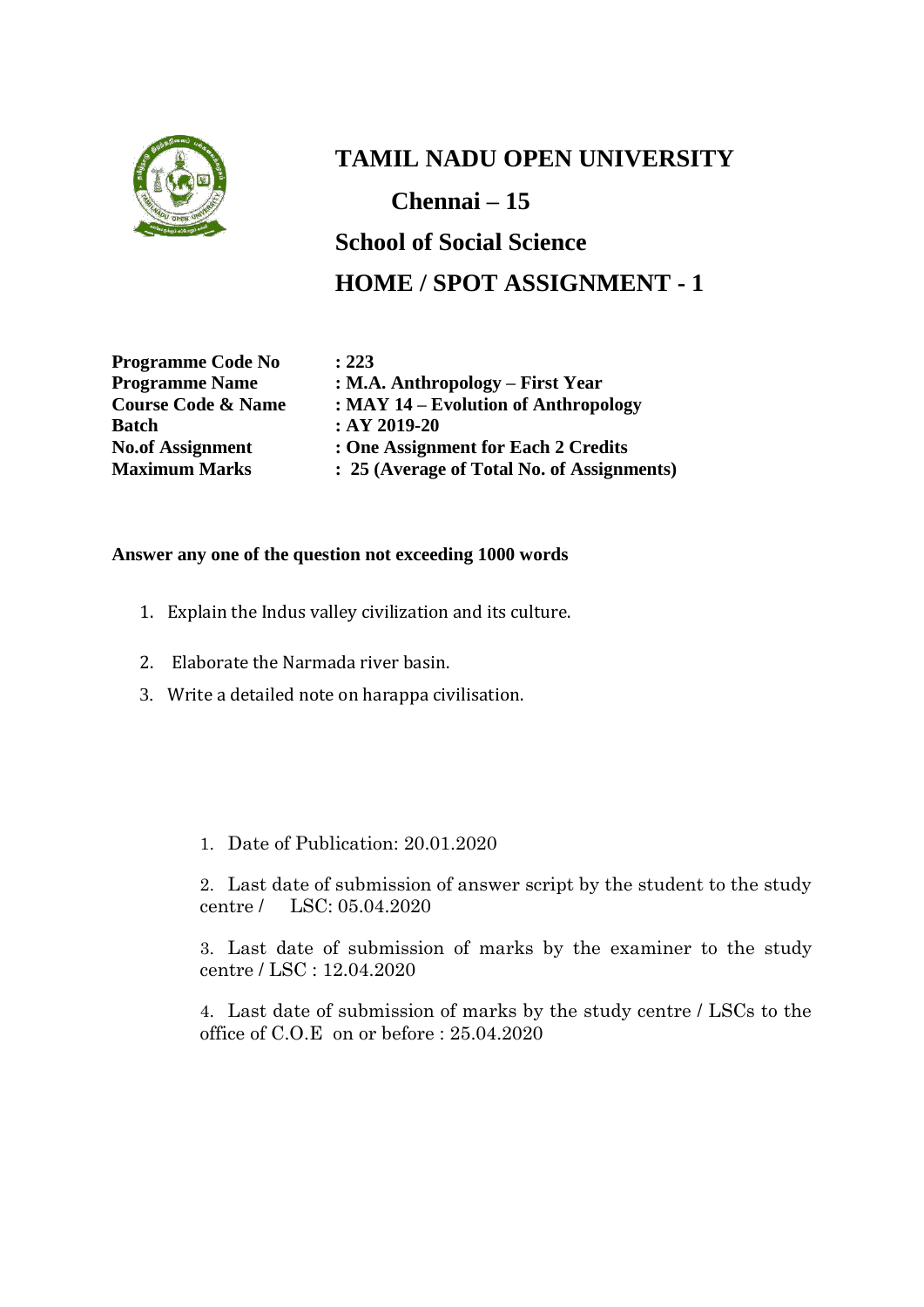

#### **Chennai – 15**

## **School of Social Science HOME / SPOT ASSIGNMENT - 2**

**Programme Code No : 223 Batch : AY 2019-20**

**Programme Name : M.A. Anthropology – First Year Course Code & Name : MAY 14 – Evolution of Anthropology No.of Assignment : One Assignment for Each 2 Credits Maximum Marks : 25 (Average of Total No. of Assignments)**

#### **Answer any one of the question not exceeding 1000 words**

- 1. What happened in Indus Valley civilization? Explain.
- 2. What happened in Paleolithic, Mesolithic and Neolithic ages in India?
- 3. Explain the Sohan valley?

#### 1. Date of Publication: 20.01.2020

2. Last date of submission of answer script by the student to the study centre / LSC: 05.04.2020

3. Last date of submission of marks by the examiner to the study centre / LSC : 12.04.2020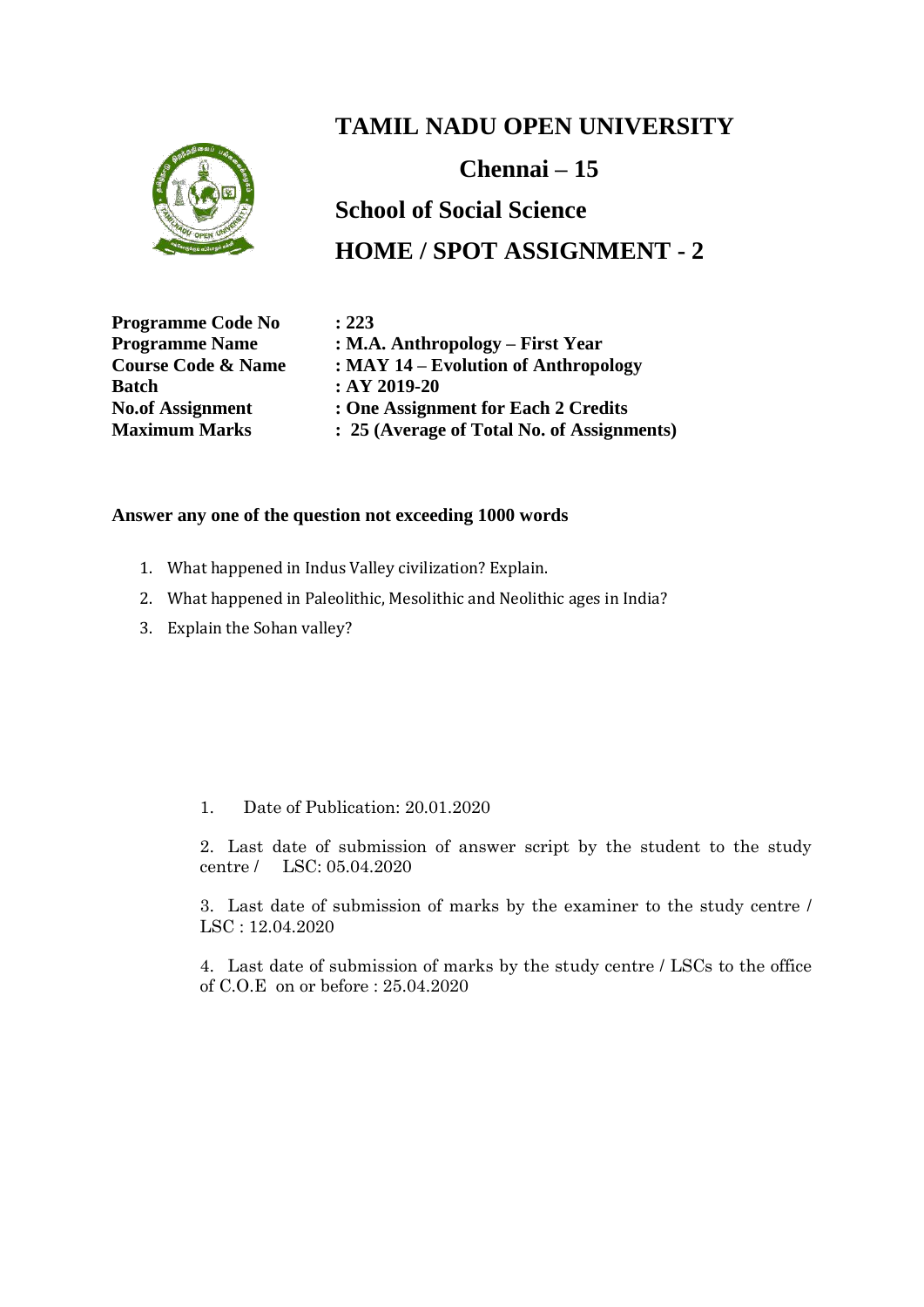

## **TAMIL NADU OPEN UNIVERSITY Chennai – 15 School of Social Science HOME / SPOT ASSIGNMENT - 3**

**Programme Code No : 223 Batch** : AY 2019-20

**Programme Name** : **M.A. Anthropology – First Year**<br>Course Code & Name : **MAY 14 – Evolution of Anthropology Course Code & Name : MAY 14 – Evolution of Anthropology No.of Assignment : One Assignment for Each 2 Credits Maximum Marks : 25 (Average of Total No. of Assignments)**

#### **Answer any one of the question not exceeding 1000 words**

- 1. Explain the ethnic and linguistic elements in the Indian population.
- 2. What do you mean social system? Explain with Indian communities.
- 3. Explain about Indian "culture and civilization".

1. Date of Publication: 20.01.2020

2. Last date of submission of answer script by the student to the study centre / LSC: 05.04.2020

3. Last date of submission of marks by the examiner to the study centre / LSC : 12.04.2020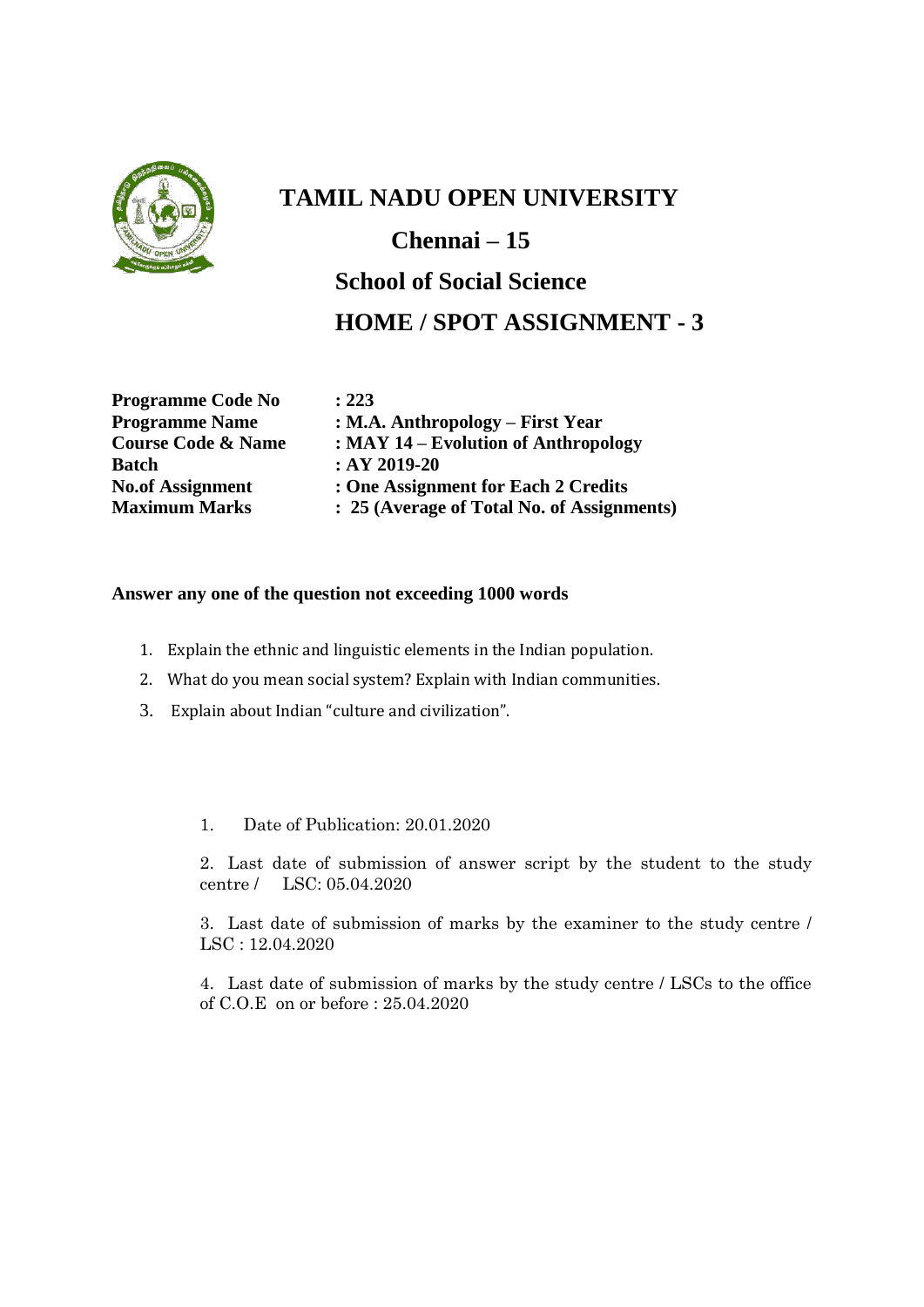

**Chennai – 15**

#### **School of Social Science**

### **HOME / SPOT ASSIGNMENT - 1**

| <b>Programme Code No</b>      | : 223                                      |
|-------------------------------|--------------------------------------------|
| <b>Programme Name</b>         | $: M.A.$ Anthropology – First Year         |
| <b>Course Code &amp; Name</b> | : MAY 15 – Biological Anthropology         |
| <b>Batch</b>                  | $:AY 2019-20$                              |
| <b>No.of Assignment</b>       | : One Assignment for Each 2 Credits        |
| <b>Maximum CIA Marks</b>      | : 25 (Average of Total No. of Assignments) |

#### **Answer any one of the question not exceeding 1000 words**

- 1. Write in detail note on mechanism of Mitosis.
- 2. Illustrates the Interphase Gametogenesis.
- 3. Write a note on Scapula and its structure with diagram
- 1. Date of Publication: 20.01.2020

2. Last date of submission of answer script by the student to the study centre / LSC: 05.04.2020

3. Last date of submission of marks by the examiner to the study centre / LSC : 12.04.2020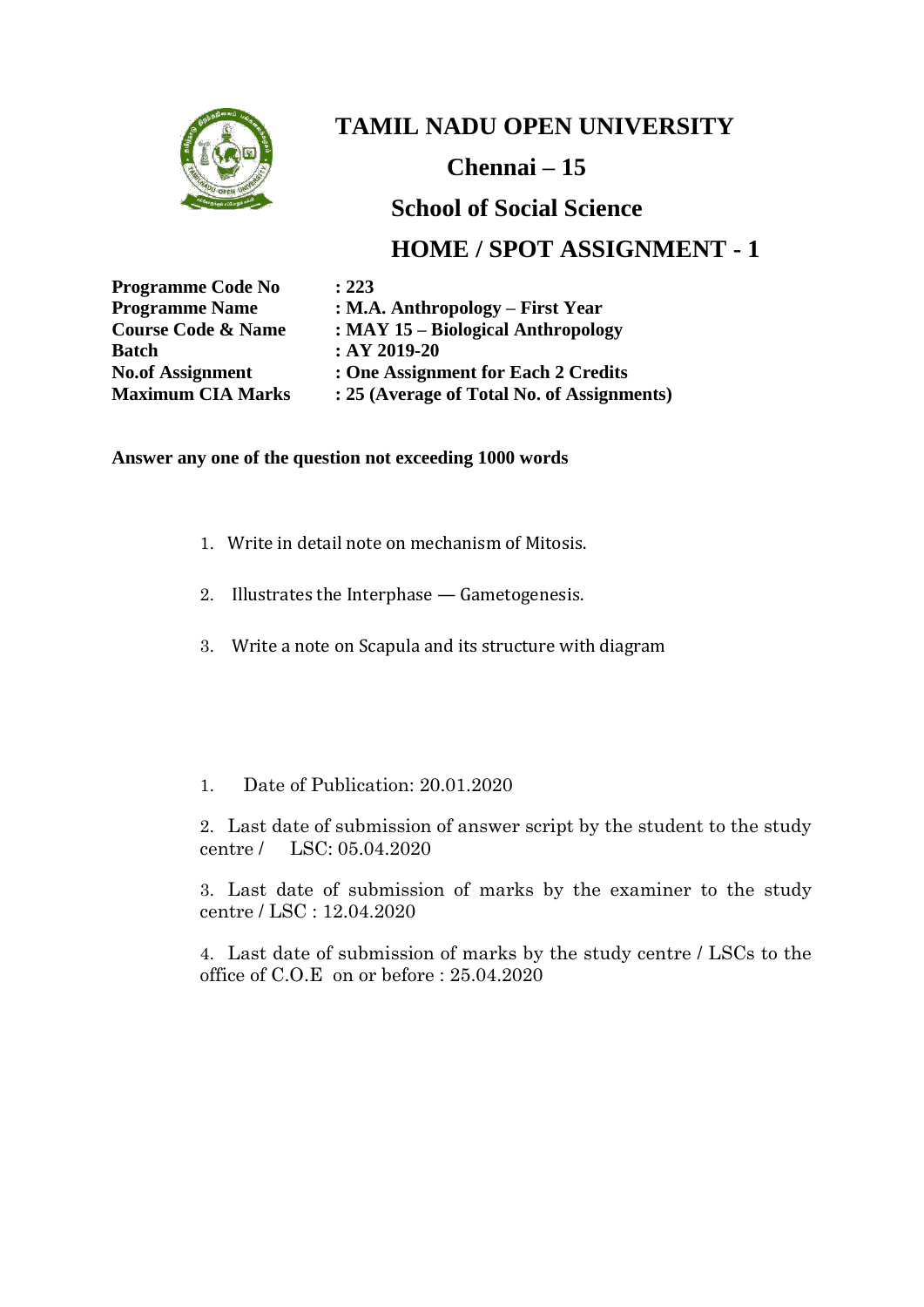

**Chennai – 15**

### **School of Social Science**

### **HOME / SPOT ASSIGNMENT - 2**

| <b>Programme Code No</b>      | : 223                                |
|-------------------------------|--------------------------------------|
| <b>Programme Name</b>         | $: M.A.$ Anthropology – First Year   |
| <b>Course Code &amp; Name</b> | : MAY 15 – Biological Anthropolo     |
| <b>Batch</b>                  | $:AY 2019-20$                        |
| <b>No.of Assignment</b>       | : One Assignment for Each 2 Cree     |
| <b>Maximum CIA Marks</b>      | : 25 (Average of Total No. of Assign |

**Course Code & Name : MAY 15 – Biological Anthropology** 2 Credits *<u>dia</u>* **Assignments** 

#### **Answer any one of the question not exceeding 1000 words**

- 1. Write the types of bones in human body.
- 2. What do you mean physical evolution?
- 3. Man is a biological animal? Explain.

#### 1. Date of Publication: 20.01.2020

2. Last date of submission of answer script by the student to the study centre / LSC: 05.04.2020

3. Last date of submission of marks by the examiner to the study centre / LSC : 12.04.2020